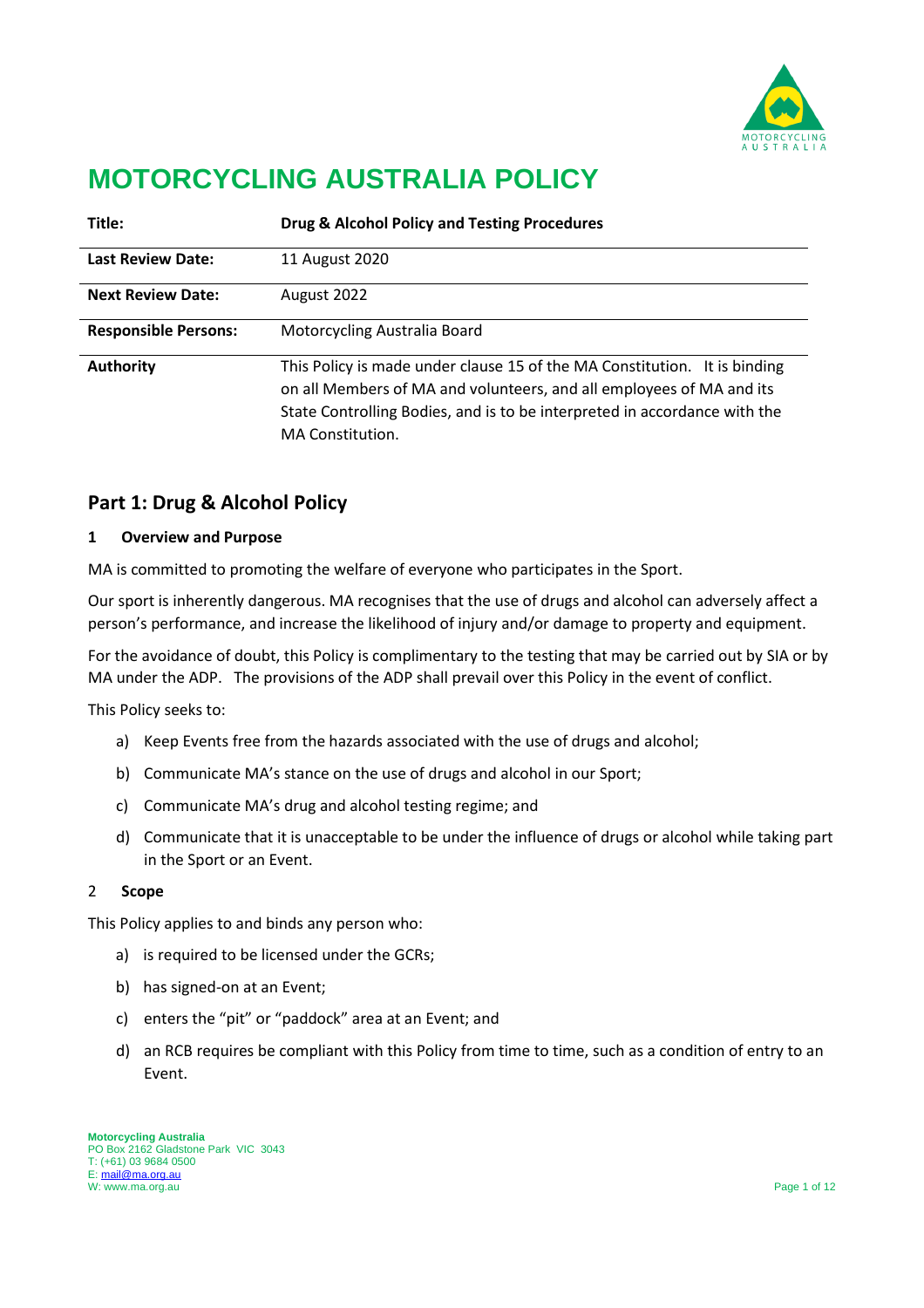

# **3 Definitions**

For the purposes of this Policy and the Testing Procedures, the following terms shall have the following meanings:

**Alcohol Testing** means testing to determine the presence of alcohol in the body, by analysis of exhaled air.

**ADP** means MA's Anti-Doping Policy as amended from time to time.

**Drug Test** means testing to determine the presence of Prohibited Substances in the body, by analysis of urine or saliva.

**Event** means the organised motorcycling activity described in a permit issued by an RCB.

**GCRs** means the MA General Competition Rules in force at the time of the Event, published by MA in the Manual of Motorcycle Sports.

**Licence** means an MA licence of whatever name or description.

**MA** means Motorcycling Australia Limited.

**Negative** means a Test result indicating the absence of alcohol or of a Prohibited Substance in a Sample, or that the presence of such substances are at below threshold levels for initial screnning or Testing.

**Non-Negative** means an initial Test result indicating the presence of alcohol or of a Prohibited Substance in a Sample at or above threshold levels for initial screnning or Testing.

**Participant** means a person who is, or is selected to, or has been, or may be, subject to a Test.

**Policy** means this policy (including the Testing Procedures set out in Part 2) as amended by MA from time to time.

**Positive** means the result of secondary Testing of a Non-Negative Sample that confirms the presence of alcohol or of a Prohibited Substance.

**Prohibited Substance** means any substance considered illegal under legislation of the state or territory where a breach occurs, as well as those listed in Schedule 1 of the *[Criminal Code Regulations 2019](https://www.legislation.gov.au/Details/F2019L00561)* (Cth) as amended from time to time.

**Promoter** means the holder of an Event permit issued by an RCB.

**RCB** means Relevant Controlling Body, being MA or an SCB.

**Sample** means a sample provided in conjunction with a Test.

**SCB** means a State Controlling Body affiliated to and recognised by MA as its sole delegate and the RCB within that SCB's State or Territory.

**Screening Test** means a Test undertaken by a Testing Person to detect potential breaches of this Policy.

**Significant Incident** means any incident which occurs during an Event that results in a person requiring medical treatment, or that results in property damage, or any other incident which, in the opinion of the Promoter (or its nominee) requires further investigation. This latter category may include dangerous occurrences or near misses during a race.

**Sport** means the sport or recreational activity of motorcycling.

**SIA** means Sport Integrity Australia, formerly the Australian Sports Anti-Doping Authority (*ASADA*).

**Test** means any test conducted under this Policy to detect the presence of alcohol or a Prohibited Substance.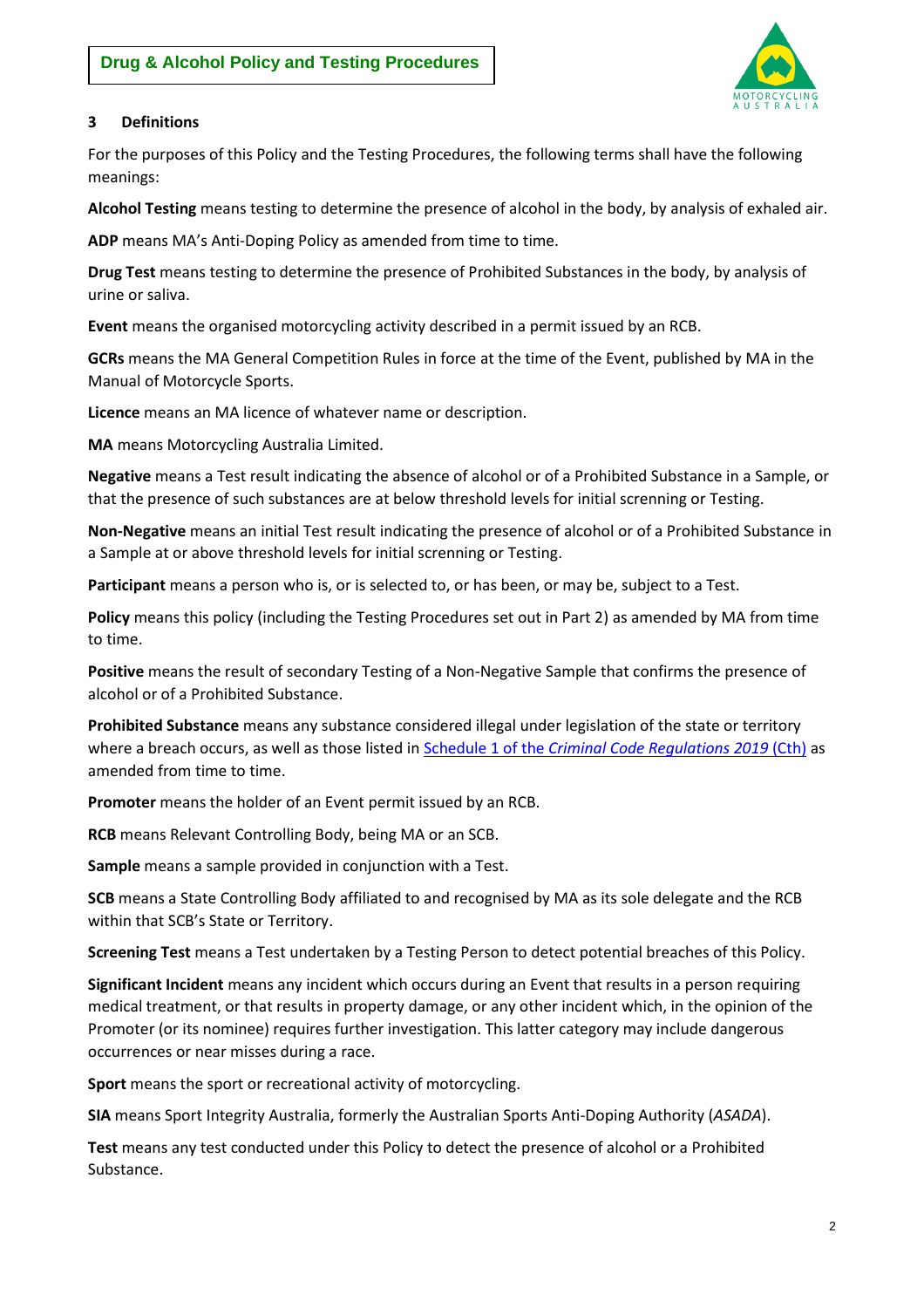

**Testing Person** can be one of the following:

- Part of the medical team at the event;
- A Promoter (or its nominee) competent in using the Tests;
- A nominated person competent in using the tests (i.e. Senior Official or RCB representative);
- A member of the State Police force; or
- A contractor approved by the RCB.

## <span id="page-2-0"></span>**4 Prohibited Activities**

The use of drugs or alcohol can adversely affect an individual's ability to participate in Events and can contribute to Significant Incidents. Any person to whom this Policy applies must not:

- 4.1 use, consume, possess, manufacture, sell, purchase or otherwise transfer a Prohibited Substance at or during an Event;
- 4.2 have a blood alcohol reading of more than 0.00 at or during an Event;
- 4.3 have any Prohibited Substance in their system at or during an Event;
- 4.4 refuse to provide a Sample as part of a Test;
- 4.5 refusr to comply with a direction in respect of a Test; or
- 4.6 subvert or tamper with the Testing process, including, without limitation, not giving false answers to any questions from any person administering a Test or making a false declaration.

#### **5 Sanctions**

- 5.1 Subject always to the ADP, any person who breaches any of the provisions of clause [4](#page-2-0) of this Policy:
- 5.1.1 will be sanctioned in accordance with clause [7](#page-8-0) of the Testing Procedures; and
- 5.1.2 may also face sanction or penalty under any other rule, regulation, policy or procedure of MA, an SCB or Promoter (such as under the GCRs)
- 5.2 For clarity, where a person who is in breach of this Policy invokes the Substance of Abuse provisions in the ADP such person shall be sanctioned exclusively in accordance with the ADP.

# **6 Rehabilitation and Counselling**

MA recognises drug and alcohol dependency as a treatable condition. Any person who breaches clause [4](#page-2-0) of this Policy is encouraged to seek professional help and advice and to undertake appropriate treatment.

# **7 Disputes**

A dispute regarding the implementation of this Policy or of the Testing Procedures will be managed in accordance with MA's Complaint Resolution Policy.

# **8 SIA and MA's ADP**

In accordance with the ADP, MA will report information relevant to a possible anti-doping rule violation to SIA.

# **9 Further Information**

Contact Motorcycling Australia via email at [mail@ma.org.au](mailto:mail@ma.org.au) or by telephoning 03 9684 0500.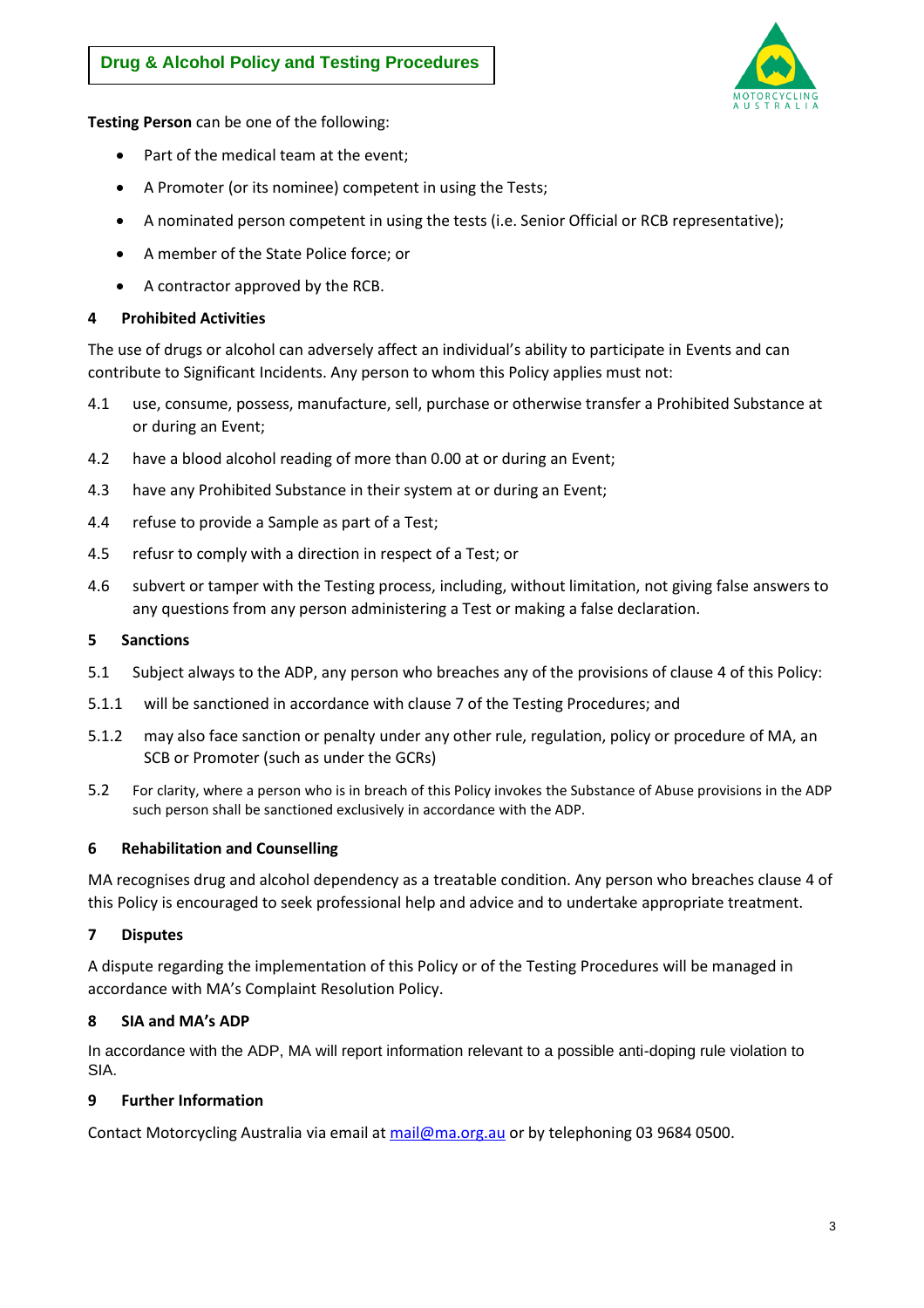

# **Part 2: Testing Procedures**

## **1 Introduction**

These procedures are to be followed in implementing the Policy, including:

- 1.1 how Drug and Alcohol Testing will be conducted;
- 1.2 the actions to be followed in response to Drug or Alcohol Tests including immediate response and follow-up actions; and
- 1.3 how matters of confidentiality, discipline and disputes will be handled.

## <span id="page-3-0"></span>**2 Testing Methods and Limits**

## 2.1 **Testing Methods**

An RCB may conduct Testing consistent with these procedures.

- 2.1.1 Screening Drug Tests will be undertaken using the following methods:
	- *2.1.1.1* An oral swab with reference to AS4760 *Procedures for the collection detection and quantification of drugs in oral fluid.*
	- *2.1.1.2* Drug confirmation tests will be undertaken in accordance with the abovementioned Australian Standard.
	- 2.1.1.3 Urine sample with reference to AS/NZS 4308:2008 *Procedures for specimen collection and the detection and quantitation of drugs of abuse in urine*.
- 2.1.2 Alcohol tests will be undertaken using alcohol breath analysers in accordance with AS/NZS 3574:1997 – *Breath Alcohol testing devises for personal use*.

# 2.2 **Testing Limits**

2.2.1 Screening Test:

The Screening Test will utilise an immunoassay test for a variety of substances including:

| Amphetamine (AMP)     |  |
|-----------------------|--|
| Benzodiazepine        |  |
| Cannabinoid (THC)     |  |
| Cocaine (COC)         |  |
| Methamphetamine (MET) |  |
| Opiate                |  |

2.2.2 Blood Alcohol Target Concentrations

| Alcohol | $\big  0.00$ g/100ml |
|---------|----------------------|
|         |                      |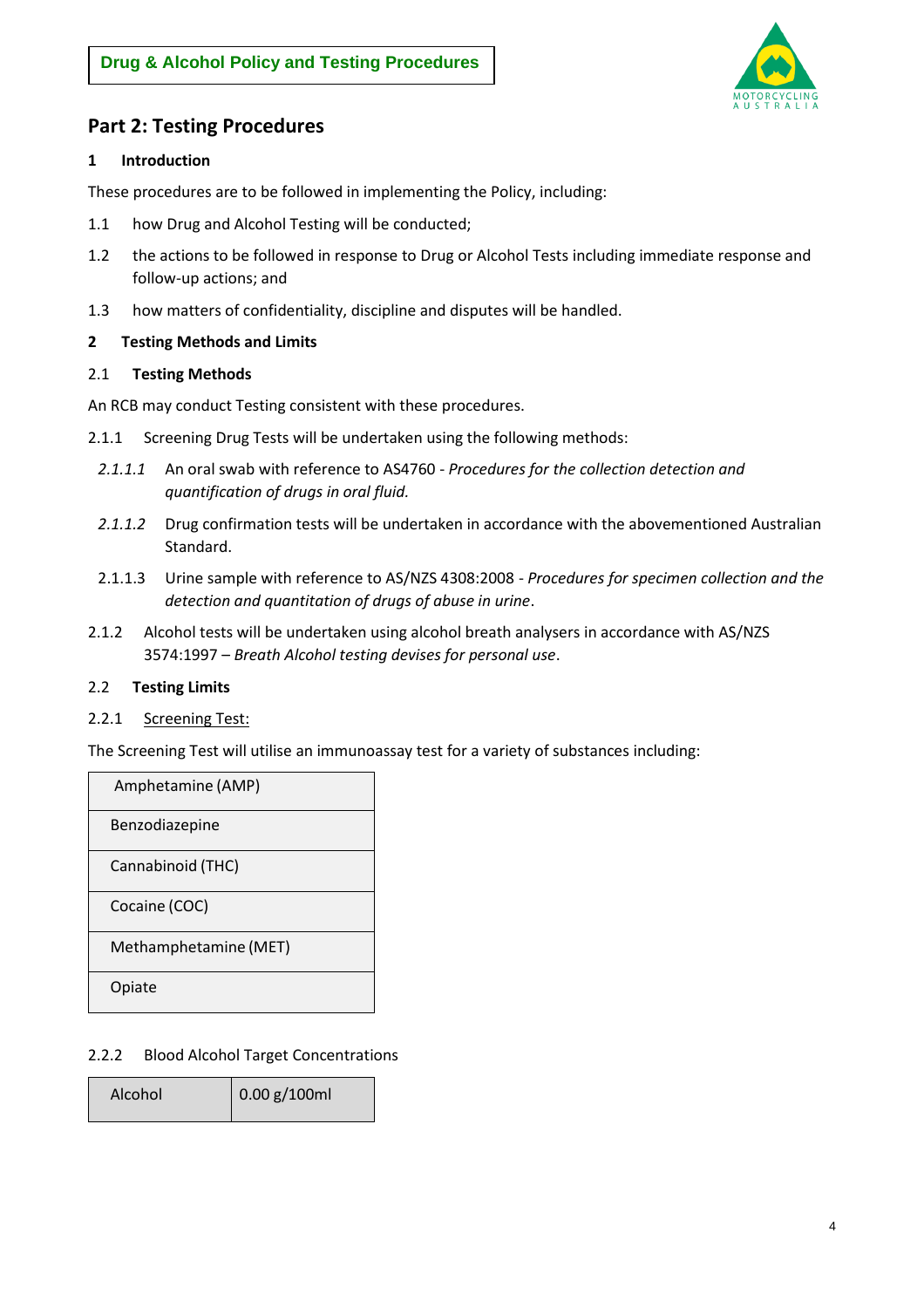

# **3 Event Testing**

# 3.1 **Testing Person**

Random Drug and Alcohol Testing will be conducted at Events by a Testing Person.

The Testing Person should develop and implement an operationally appropriate selection process to the satisfaction of the RCB.

# 3.2 **Selection**

Testing may be conducted upon any Participant to detect the presence of alcohol or a Prohibited Substance in the following circumstances:

## 3.2.1 Random Testing

Participants will be selected by printing the entry list, and grouping entries into respective classes, which may include riders, media, officials and teams.

## 3.2.2 Targeted Testing

- 3.2.2.1 When the Promoter or an official suspects, on reasonable grounds, that a person is under the influence of alcohol or a Prohibited Substance (see also Suspicion Testing).
- 3.2.2.2 A Participant who has previously returned a Non-Negative result may be Target Tested over the following 12 months and their names will automatically be entered into the selection list.

## 3.2.3 Voluntary Testing

Testing may be undertaken on a voluntary basis if a Participant requests a Test prior to or during the Event.

## 3.2.4 Suspicion Testing

The Clerk of Course or Steward will take action under this Policy if they have observed or received information or have reasonable grounds to suspect that a person is exhibiting signs of being under the influence of drugs or alcohol and such person may be required to undertake a Test.

Typical indicators of impairment due to alcohol or a Prohibited Substance include:

- Slurred or impaired speech;
- Their breath smells of alcohol;
- They stagger, their movements are jerky and off target;
- They admit to drinking certain quantities of alcohol;
- Their eyes are bleary and heavy;
- They exhibit a dulled tired appearance;
- They are aggressive in their speech or manner;
- Their face is flushed;
- Their pupils are large with sluggish reaction to light;
- They behave in an unusual, dangerous, erratic or euphoric state; or
- Evidence of substance misuse within Events which can be linked with reasonable certainty to an individual.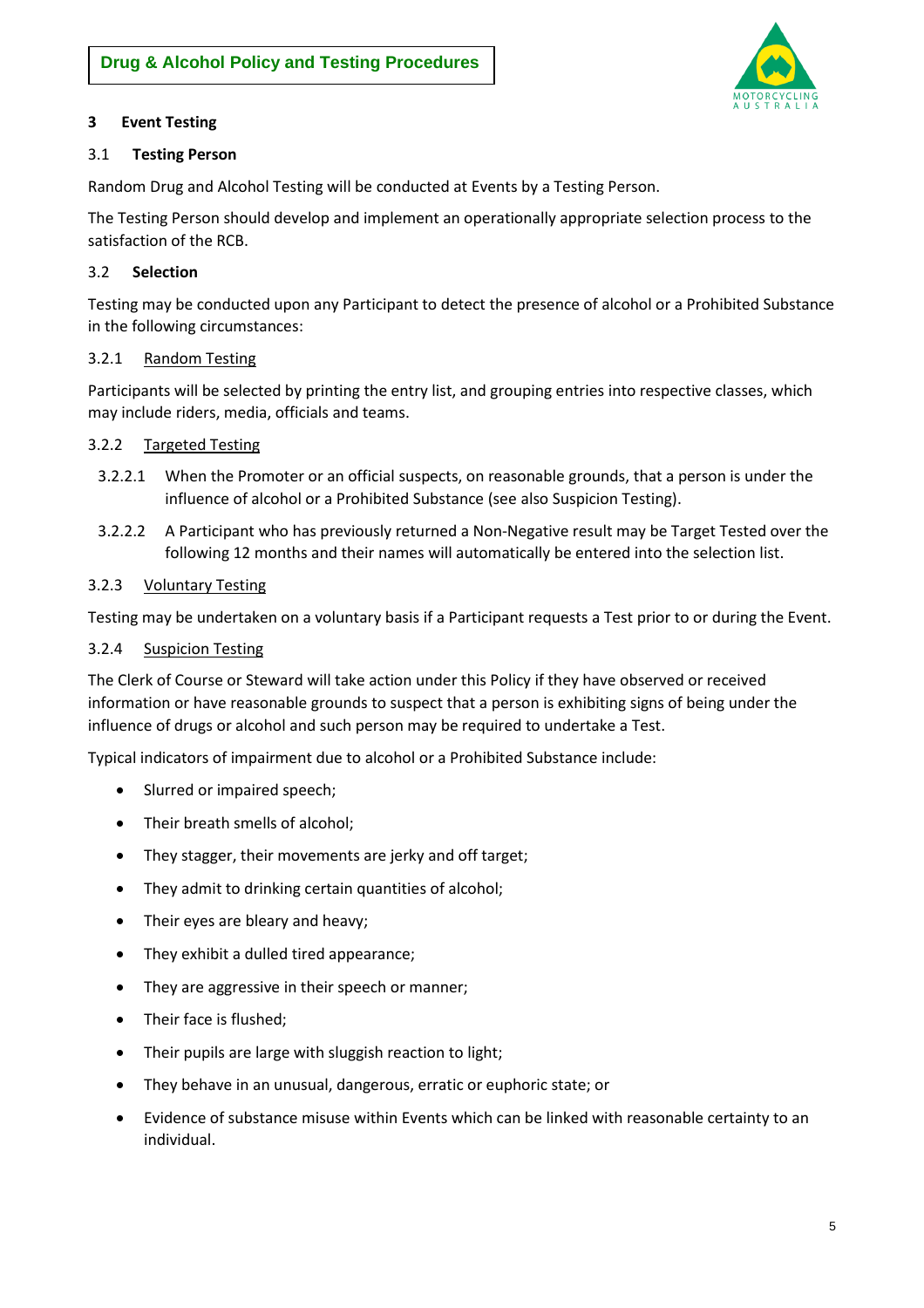

# 3.3 **Timing**

The Policy being a welfare initiative, Testing can be carried out at any time during an Event. Testing People are encouraged to ensure Testing is undertaken before a Participant engages in on-track activity.

# 3.4 **Notification**

3.4.1 No Notification to Participants

Participants acknowledge and agree that they will not be informed when Tests will be conducted.

# 3.4.2 Event Notification

Participants will be notified at sign-on or directly in person that they have been selected for Testing under this Policy.

Participants must report to the Race Secretary's office immediately upon being notified.

The Testing Person will provide Participants with information regarding the test they will undertake. Participants are required to read, understand and sign the Acknowledgement and Declaration form confirming their consent to undertake the Test.

# **Sample Notification to Attend for Testing**

# Dear Participant

You have been randomly selected to participate in prohibited substance screening under Motorcycling Australia's Drug and Alcohol Policy (enclosed). The purpose of this policy is to address the possibility of events being adversely affected by people who have drugs and/or alcohol in their system.

You are required to provide a urine sample designed to screen for illicit drugs.

The drug screening equipment, called CupLab, will test for illicit, restricted and some currently legal drugs which have the potential to cause impairment, e.g. cannabis and hashish, opiates (such as heroin and morphine), cocaine, amphetamine type substances (such as speed and ecstasy) and THC.

Please make your way immediately to the Race Secretary's Office. The Race Secretary will direct you to the testing area and ask for MA's nominated Testing Person.

You are required to read, understand and complete the Acknowledgement and Declaration Form (enclosed) prior to making your way to the testing area. There are penalties for making a false declaration.

Please inform the testing person about any medications (prescribed or non-prescribed) or other drugs that you have used during the last week which may affect the drug screen.

You are required to provide a sample using the CupLab in the privacy of the nominated testing area. If you are unable to provide a sample immediately you must wait, under the supervision of the testing person, until a sample can be obtained.

You are required to provide the CupLab sample to the Testing person to record the results.

Should a test produce a **non-negative** result, you will not be permitted to take part in the event.

A **negative** result will allow you to continue to take part in the event.

Refusing to complete the test will automatically exclude you from taking part in the event.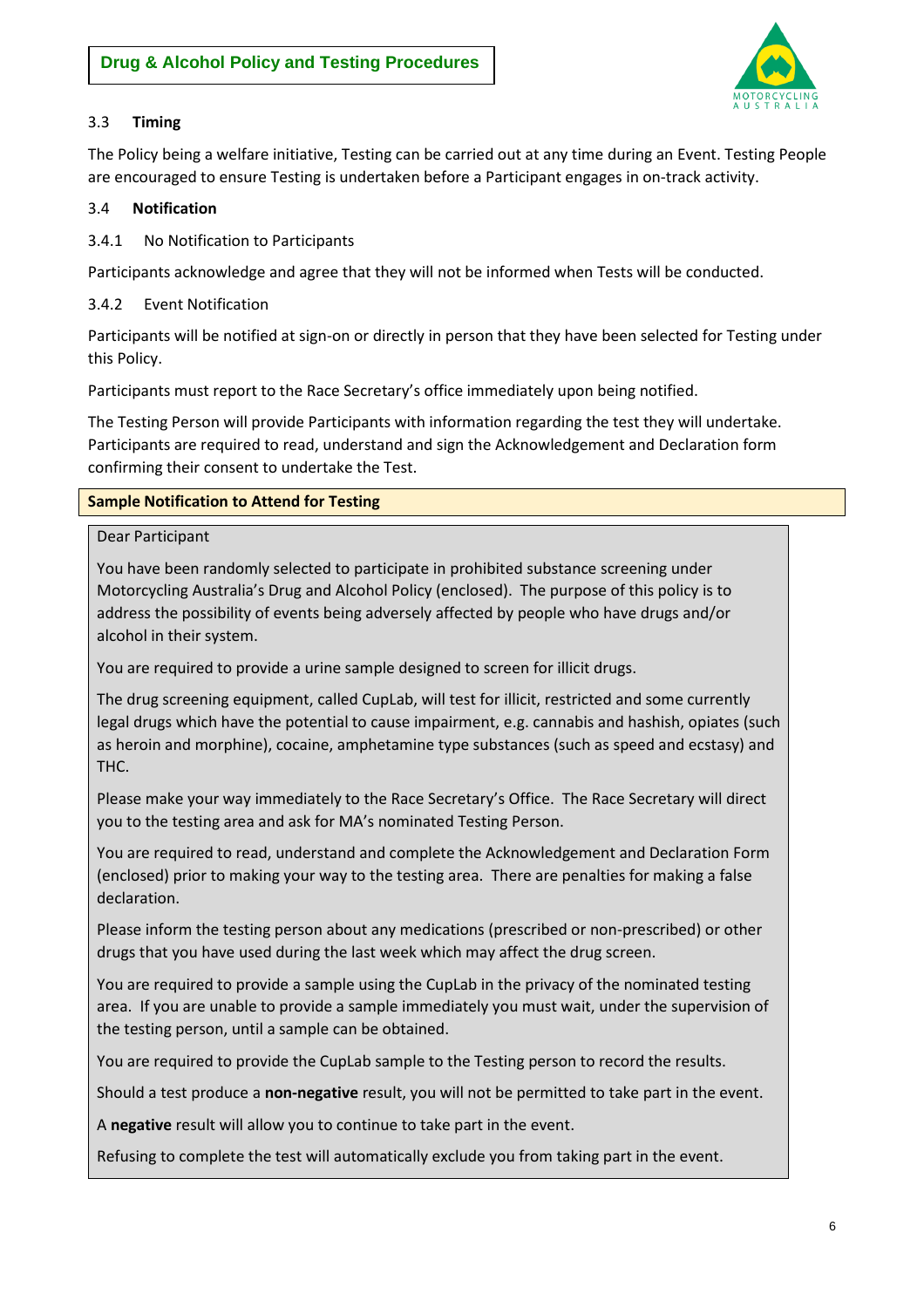

Please take your time in completing this documentation.

If you have any questions regarding the procedures, please discuss these with the testing person.

## 3.5 **Designated area**

Where not specified in the notification information, a designated testing area will be established at each Event. Participants will be required to enter the testing area one at a time to undertake the test.

A designated testing area would ideally include a private area with a table and chairs to fill in the paperwork and a designated toilet such as a portaloo or private toilet for urine testing.

Prior to the Test being conducted, Participants will be requested to provide the completed Acknowledgement and Declaration form. They will also be required to provide their full name, date of birth and Licence number. These details are to be recorded on the Control Form.

## 3.6 **Representatives**

Participants are entitled to have a representative and/or interpreter accompany them to the testing area.

If a Participant is a minor (under 18 years of age) they are required to bring a parent or guardian with them.

## 3.7 **Follow up testing**

A Participant who returns a Non-Negative Drug Test will be subject to follow up testing for a period of 12 months (the Probationary Period).

If no further Non-Negative results are reported in the Probationary Period, the Participant will be placed back in the usual random selection pool.

#### **4 Alcohol Testing Procedure**

- 4.1 All alcohol testing procedures shall comply with AS/NZS 3547:1997 *Breath alcohol testing devises for personal use*.
- 4.2 The Participant will be required to supply an exhaled air sample from their lungs directed into an approved breath analysis instrument sufficient to obtain a valid reading on the instrument.
- 4.3 Participants will be asked not to consume any substances by mouth for a period of 5 minutes prior to the Alcohol Test being carried out.
- 4.4 The following extract must be read to Participants prior to undertaking the Test:

*"You are about to have your exhaled air tested to ensure compliance with MA's Drug and Alcohol Policy in relation to the presence of alcohol in your body. Should the test be positive, a further test will be undertaken shortly to confirm the test. Please follow the instructions of the testing official."*

4.5 If the test indicates blood alcohol content (BAC) of 0.01 g/100mL or above, the Participant is required to do a secondary test. The following must be read to the Participant after the initial test:

*"Your exhaled air has indicated the presence of alcohol in your body This is a breach of MA's Drug and Alcohol Policy. Another test will be performed shortly to confirm the initial test. You will be required to be accompanied by a witness at all times for the next 20 minutes.*

*You will not be permitted to consume any substance by mouth until after the test'.*

4.6 The second Test must be carried out no sooner than 15 minutes and no more than 20 minutes after the original Test.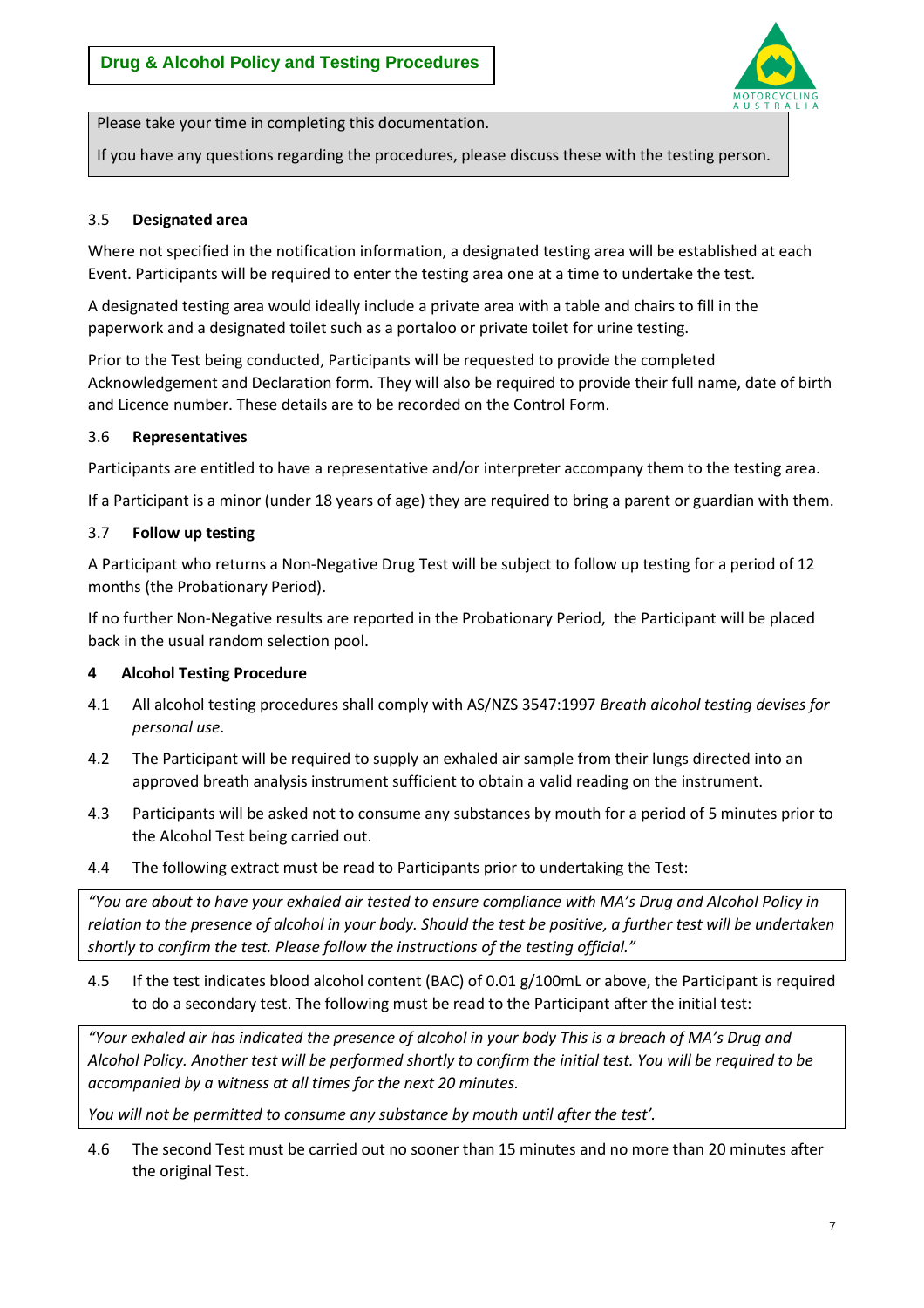

- 4.7 The Participant must refrain from taking any fluid or substance orally during the waiting period. This includes smoking or vaping.
- 4.8 The Participant shall be accompanied by a witness appointed by the Testing Person for the entire period between the two Tests.
- 4.9 If the secondary Test result is 0.00 g/100mL BAC, the result will be deemed as negative and the person may continue to take part in the Event. No record will be entered onto the database.
- 4.10 If the result of the secondary test result is above 0.00 g/100mL BAC:
	- 4.10.1 A Positive result will be recorded and notified to the Steward;
	- 4.10.2 The result of all Tests performed must be recorded, together with the names of the Participant and the witness, the time and date of the Test and the result e.g. OK if 0, or actual reading if >0;
	- 4.10.3 The Participant must be advised by the Testing Person of the result of both Tests, specifically the reading noted on the instrument;
	- 4.10.4 The Participant will be excluded from taking any further part in the Event; and
	- 4.10.5 The Test results will be recorded on the database.
- 4.11 Failure to submit to a Test without an acceptable reason will be deemed a Positive test result.

## **5 Drug Testing Procedure**

- 5.1 Drug Tests will be conducted in designated areas at Events as advised.
- 5.2 All Drug Testing procedures are to comply with relevant Australian Standards.
- 5.3 The Participant will be required to supply either an oral fluid sample or urine sample in the appropriate testing device provided to them by the Testing Person sufficient to obtain a valid reading on the instrument.
- 5.4 If a Negative result is returned, the Sample will be disposed of and the Participant may continue to take part in the Event.
- 5.5 If a Non-Negative result is returned:
	- 5.5.1 The Participant is required to remain with the Testing Person. A secondary Test may be carried out in accordance with clause [2](#page-3-0) no more than 60 minutes after the initial Test. For urine Testing, the initial Sample may be used in a second Testing kit;
	- 5.5.2 The Participant must remain with the Testing Person and refrain from taking any fluid or substances orally, other than water, during the waiting period. This includes smoking and vaping;
	- 5.5.3 The Testing Person will notify the Steward under strict confidentiality; and
	- 5.5.4 The Participant will be excluded from the Event, however the Participant may voluntary withdraw from the event.
- 5.6 Failure to submit to a Test without an acceptable reason will be deemed a Non-Negative result and will be treated accordingly.

#### **6 Procedures for Responses**

The RCB may appoint a medical service provider to be actively involved in the response to any Non-Negative or Positive Drug or Alcohol Test result In which case such medical service provider will be responsible for ensuring: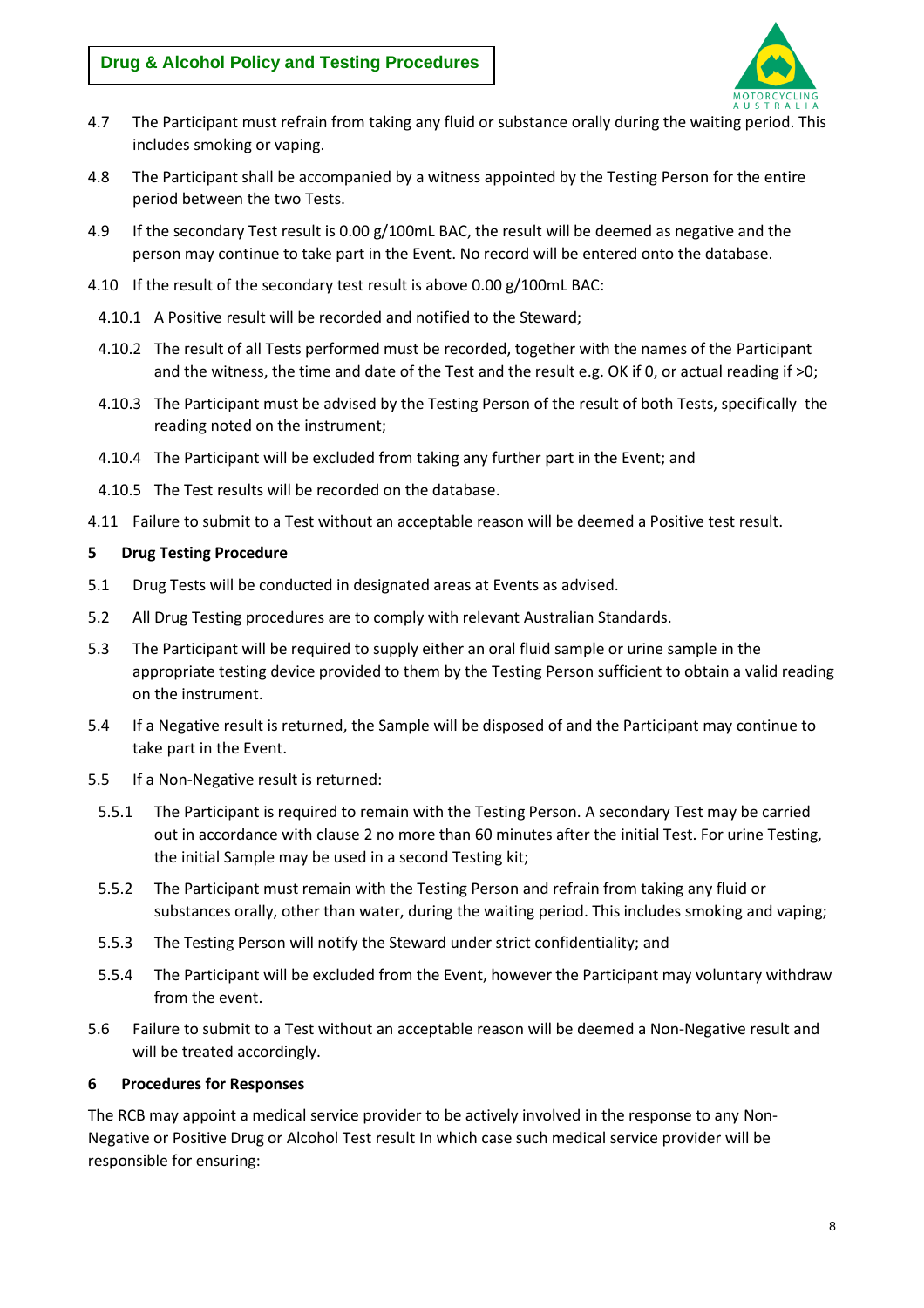

- 6.1 Independence and impartiality;
- 6.2 Integrity and accuracy of the Testing and analysis process; and
- 6.3 Quality assurance (i.e minimising the ability to cheat the system, recording accurate information).

#### 6.4 **Screening Test result is Negative**

Where a Participant returns a Negative Test result the collected Sample will be disposed of and the Participant may continue to take part in the Event. No record of the test will be recorded on the Participant's Licence records.

#### 6.5 **Screening Test result is Non-Negative or Positive**

6.5.1 6.2.1 Alcohol Test

Where an secondary Alcohol Testresult is greater than 0.00g/100mL BAC, it will be deemed a Positive result and the Participant deemed unfit to continue to take part in the Event. The Test will be recorded on the Participant's Licence records.

6.5.2 Drug Test

When a Drug Test returns a Non-Negative result the Participant will be excluded from taking any further part in the Event

#### <span id="page-8-0"></span>**7 Penalties**

#### **First Positive Test Result**

Any Participant returning a Positive Drug or Alcohol Test result for the first time will:

- 7.1 Be immediately excluded from the Event;
- 7.2 Have their Licence suspended, and be prohibited from entering Restricted Areas (all areas except spectator areas), with the lifting of such suspension being conditional upon compliance with the following penalty obligations:
	- 7.2.1 provide to the RCB a pathology report confirming there are no Prohibited Substances or alcohol in the Participants body;
	- 7.2.2 undertake a recognised counselling program at their own expense and deliver to the RCB proof of successful completion of such program.
- 7.3 Be required to successfully undertake Targeted Testing for Prohibited Substances or alcohol for a period of 12 months (the Probationary Period);
- 7.4 Depending on the nature of the breach, have the details of the breach notified to SIA; and
- 7.5 Have the details of the breach added to the MA Fines and Suspensions database including the breach date, the Event, the Prohibited Substance, action taken, and sanction(s).

#### **Positive Test Result During Probationary Period**:

Any Participant returning a Positive Drug or Alcohol Test result whilst serving a Probationary Period will:

- 7.6 Be immediately excluded from the Event;
- 7.7 Have their Licence suspended for six (6) months, and during that period be prohibited from entering Restricted Areas (all areas except spectator areas), with the lifting of such suspension being conditional upon compliance with the following penalty obligations;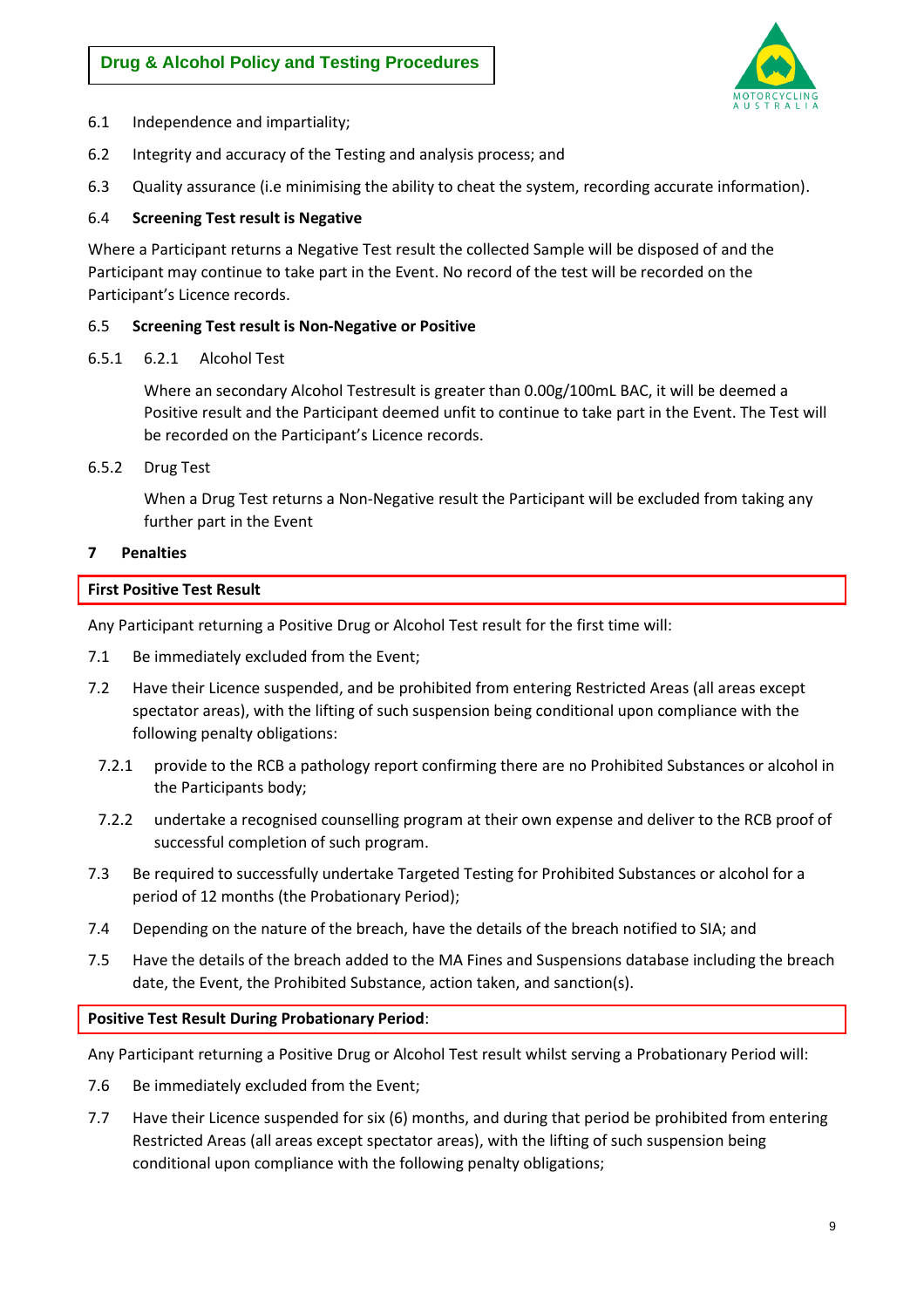

- 7.7.1 pay to the RCB a fine of \$2,000 (plus GST);
- 7.7.2 undertake a counselling program recognised by MA at their own expense and deliver to the RCB proof of successful completion of such program; and
- 7.7.3 at the end of such six (6) month period, provide to the RCB a pathology report confirming there is no Prohibited Substances or alcohol in the Participants body;
- 7.8 Depending on the nature of the breach, have the details of the breach notified to SIA; and
- 7.9 Have the details of the breach added to the MA Fines and Suspensions database including the breach date, the Event, the Prohibited Substance, action taken, and sanction(s).

#### **Second Positive Test Result**:

Any Participant testing positive for prohibited substances for a second time on record (but not whilst serving a Probationary Period) will:

- 7.10 Be immediately excluded from the Event;
- 7.11 Have their Licence suspended for three (3) months, and during that period be prohibited from entering Restricted Areas (all areas except spectator areas), with the lifting of such suspension being conditional upon compliance with the following penalty obligations:
	- 7.11.1 pay to the RCB a fine of \$2,000 (plus GST);
	- 7.11.2 undertake a recognised counselling program at their own expense and deliver to the RCB proof of successful completion of such program; and
	- 7.11.3 at the end of such three (3) month period, provide to the RCB a pathology report confirming there is no Prohibited Substances or alcohol in the Participants body;
- 7.12 Depending on the nature of the breach, have the details of the breach notified to SIA; and
- 7.13 Have the details of the breach added to the MA Fines and Suspensions database including the breach date, the Event, the Prohibited Substance, action taken, and sanction(s).

#### **Third Positive Test Result**:

- 7.14 Any Participant Testing positive for a Prohibited Substance for a third time on record will:
- 7.14.1 Be immediately excluded from the Event;
- 7.14.2 Have their Licence suspended for three (3) years, and during that period be prohibited from entering Restricted Areas (all areas except spectator areas);
- 7.14.3 Be subject to further sanction as determined by and at the discretion of MA, including the imposition of a fine of up to \$10,000 payable to MA, and the imposition of conditions for the Participant's return to the Sport; and
- 7.14.4 Have the details of the breach added to the MA Fines and Suspensions database including the breach date, the Event, the Prohibited Substance, action taken, and sanction(s).
- 7.15 Where a Participant has returned a positive Test result for a third time on record, the RCB will:
	- 7.15.1 Upload the signed Drug Test acknowledgement form to the Participant's Licence record;
	- 7.15.2 File the original signed Drug Test acknowledgement form in the Event file;
	- 7.15.3 Ensure the laboratory report (if available) is securely saved;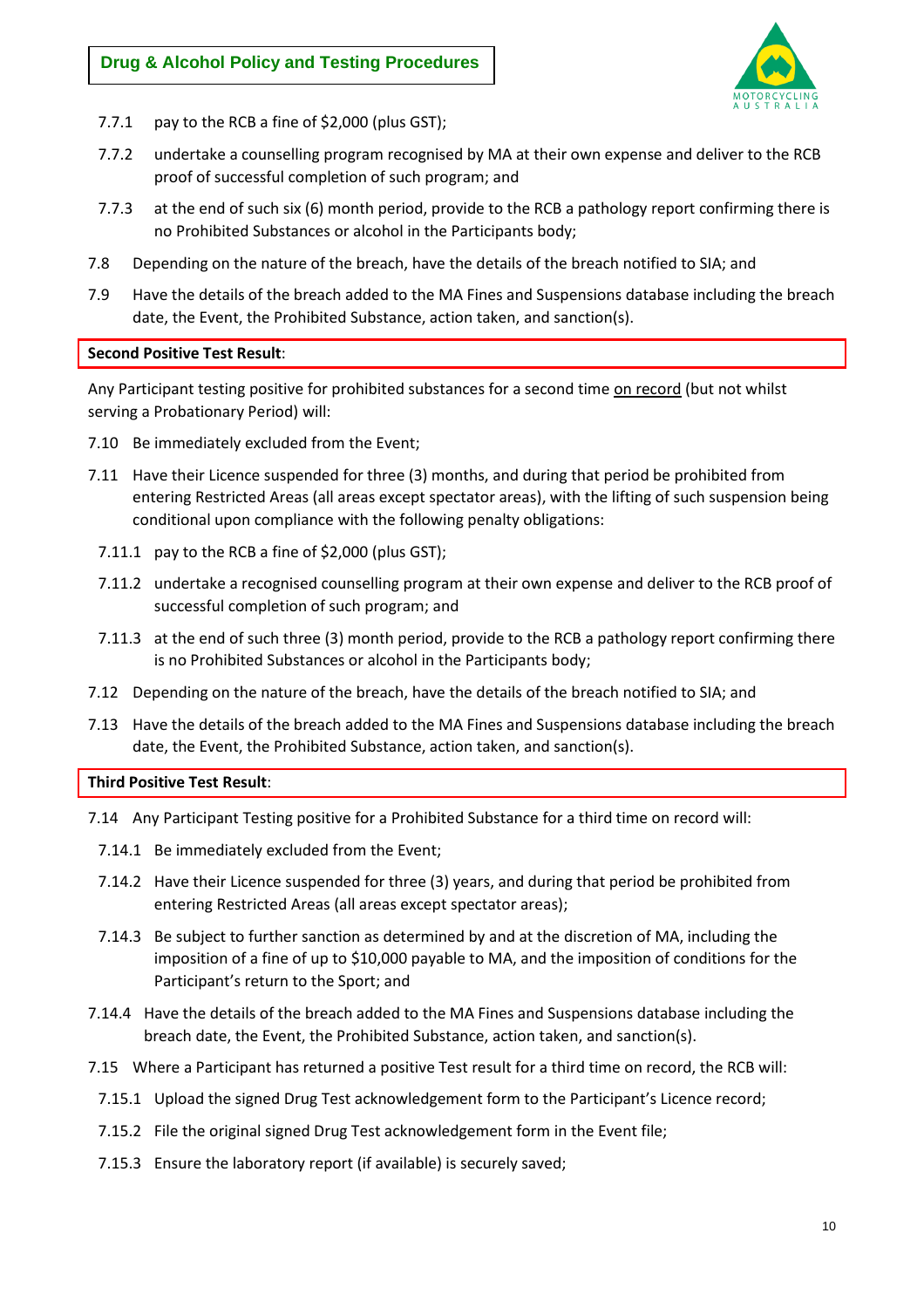

- 7.15.4 Notify the Participant of the Test result and the sanction(s) and include the relevant information sheet; and
- 7.15.5 Add the Participant notification to the MA Fines and Suspensions database and to the Participant's Licence record; and
- 7.16 Depending on the nature of the breach, have the details of the breach notified to SIA.

## **Sample Participant Notification Letter**

It is recommended that a letter / email be sent to the Participant who has returned a positive Test result together with the relevant drug information sheet (i.e. cannabis, cocaine etc). The following sample may be used where a Participant returns a Positive Test result for the first time:

## **Contravention of MA Drug and Alcohol Policy** *(example)*

At the *name of event* held at *name of venue* on the *date* a random test for prohibited substances was carried out in accordance with the MA Drug and Alcohol Policy (Policy).

Your name was selected at random and you signed a declaration acknowledging your consent to undergo testing, and setting out the conditions for testing.

A saliva and breath analysis was conducted by an approved testing person and your test returned a nonnegative reading for *name of substance.*

In accordance with the Policy you were not permitted to participate in the above event.

*[Laboratory testing of a second sample has confirmed the positive on-site test result].*

The test results have been noted on your licence records held by Motorcycling Australia, and your licence has been suspended, and you will not be able to participate in any MA-sanctioned activity or to purchase a one-event licence until:

- 1 You undertake within the next 12 months a recognised counselling program and deliver proof to MA or your State Body of your successful completion of that program;
- 2 MA, or your State Office receives a blood test result clearing you of any illicit drugs in your system.

You will be subject to target testing over the next 12 months and if you record another non-negative result within this probation period your licence will be automatically suspended for 6 months and you will be fined \$2,000 (Plus GST).

In the interests of our sport, your fellow competitors and your own health, MA encourages you read the attached fact sheet.

MA looks forward to your future participation at MA-sanctioned events.

# 7.17 **Report by Testing Person**

The Testing Person shall report to the Steward, for inclusion in the Stewards report of the Event, if no Non-Negative results were produced in secondary Testing.

If secondary Testing produced one or more Non-Negative results, those results shall be hand delivered, or sent by secure means, to the RCB.

#### **8 Procedure where Participant Refuses to Undertake a Drug or Alcohol Test**